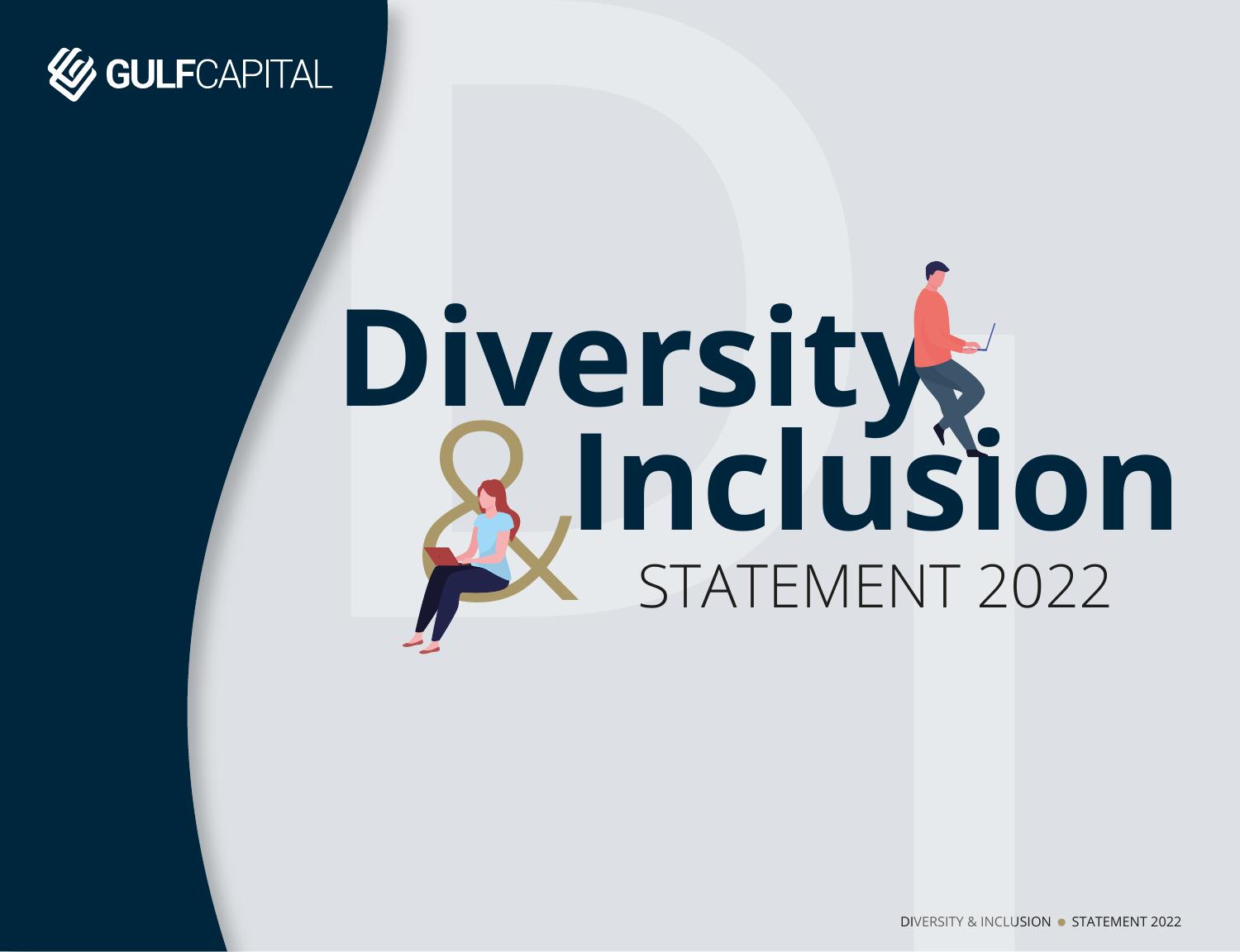# **INTRODUCTION**

**1234**

Gulf Capital is a leading thematic driven and socially conscious alternative investment firm with over fifteen years of investment experience in Growth Markets across Private Equity, Private Debt, Growth Capital and Real Estate. Gulf Capital partners with dynamic entrepreneurs and exceptional management teams to provide them with growth capital, strategic advice, and operational expertise to build market leading global businesses. Gulf Capital has a long and proven track record of investing in Growth Markets, having closed 36 investments since inception. The Firm currently manages over \$2.5 billion in assets across seven funds and investment vehicles. We focus on resilient, forward looking sectors such as Technology, Fintech, Healthcare, Business Services and Sustainability. Our mission is to build value with world-class governance, deep expertise and industry best practices to generate sustainable and superior performance for our key stakeholders.

It is the mission of the company to be a truly inclusive and diverse organization where we welcome everyone who shares the Gulf Capital values. We want to create an inclusive culture across our business, where individuals feel able to be themselves without prejudice, where employees are encouraged to contribute at all levels, with a focus on working with all of our employees to reach their true potential, adding value to the organization and contributing to overall employee wellbeing and engagement. We must ensure that equality, diversity, and inclusion are core to how we operate at every level of the business.

This policy statement outlines our tangible approach to Diversity and Inclusion and describes measurable targets in the quest to create an inclusive, equitable, culturally diverse and engaging environment, thus creating sustainable value for the firm and its stakeholders. The framework consists of three focus areas encompassing Gender Diversity, Ethnic Diversity and Community Engagement.

Our Diversity & Inclusion Working Group is responsible for driving change and fostering an inclusive environment for our employees. The Working Group meets at least quarterly and is responsible for monitoring and evaluating progress on our objectives and will report back to internal and external stakeholders. Members of the Working Group include senior management from each business division alongside a diverse set of employees.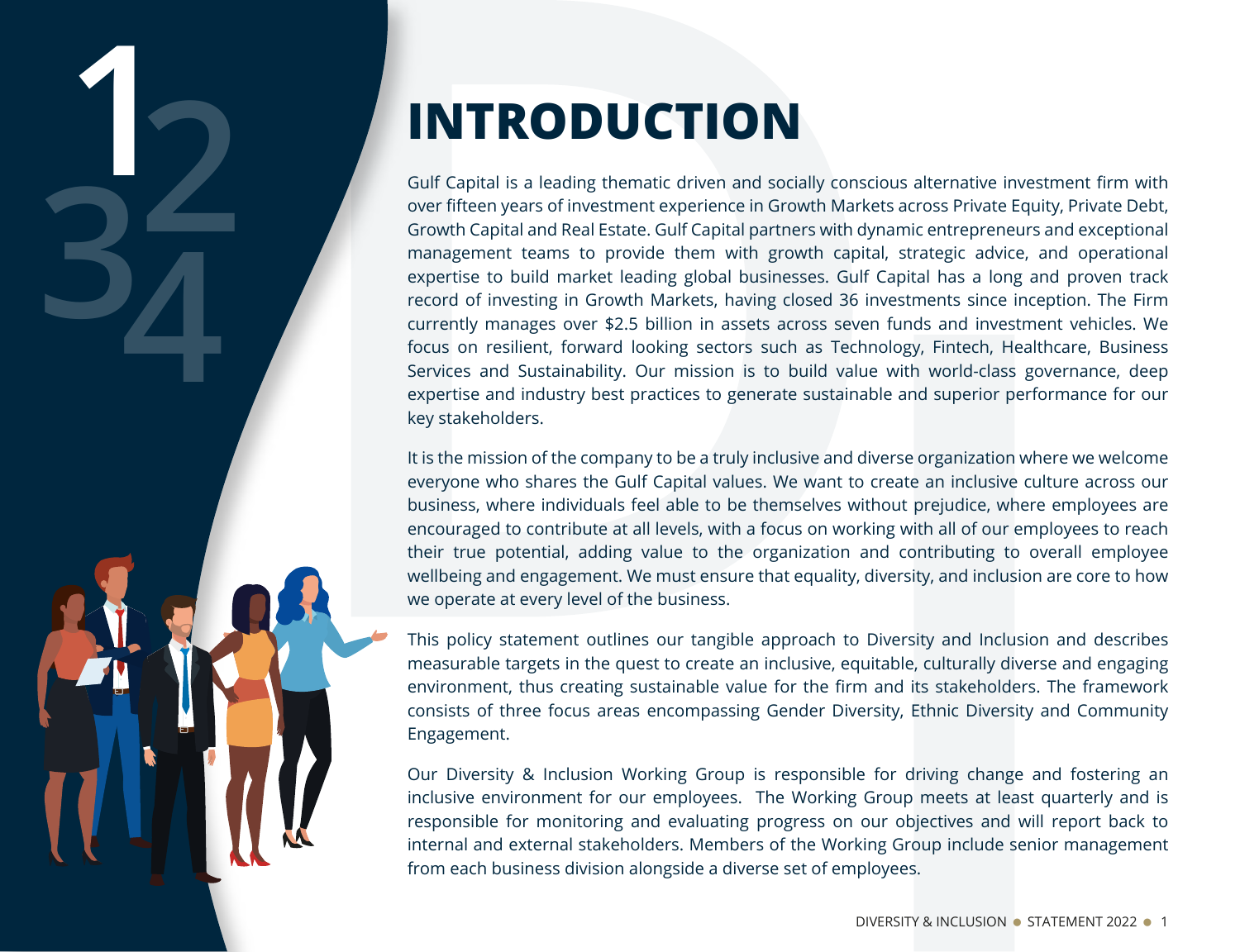### **1. GENDER DIVERSITY OVERVIEW**

**Gulf Capital will commit to increasing the representation of women in the organization on an overall firm and departmental level.**

- i. Develop a preferred vendor list of recruitment organizations who can demonstrate evidence of strong equality, inclusion, and diversity practices.
- ii. Support our employees through enhanced anti-discrimination and gender awareness training. 100% trained staff within 6 months of roll out of this Statement.
- iii. Candidates will be interviewed by a female member of staff from Human Capital or from the business.
- iv. At least 1 female professional resume to be presented for any open position (replacement or new).
- v. Have at least one female candidate to be included in recruitment shortlists.
- vi. Commit to providing at least 2 internships per year to two female candidates who could potentially be placed in the organization in any department. Gulf Capital will partner with inclusive recruitment firms such as Women At Work who are dedicated to the economic advancement and self-reliance of women and girls.
- vii. Roll out a Flexible Working Policy which includes the ability to work from home to enable parents or care givers greater flexibility in the workplace. (Note: Flexible Working Policy will be applicable to all employees). Adjust Recruitment Policy and Internship Policy to eliminate bias and reflect our D&I commitment to Gender Diversity and Inclusion.





**1234**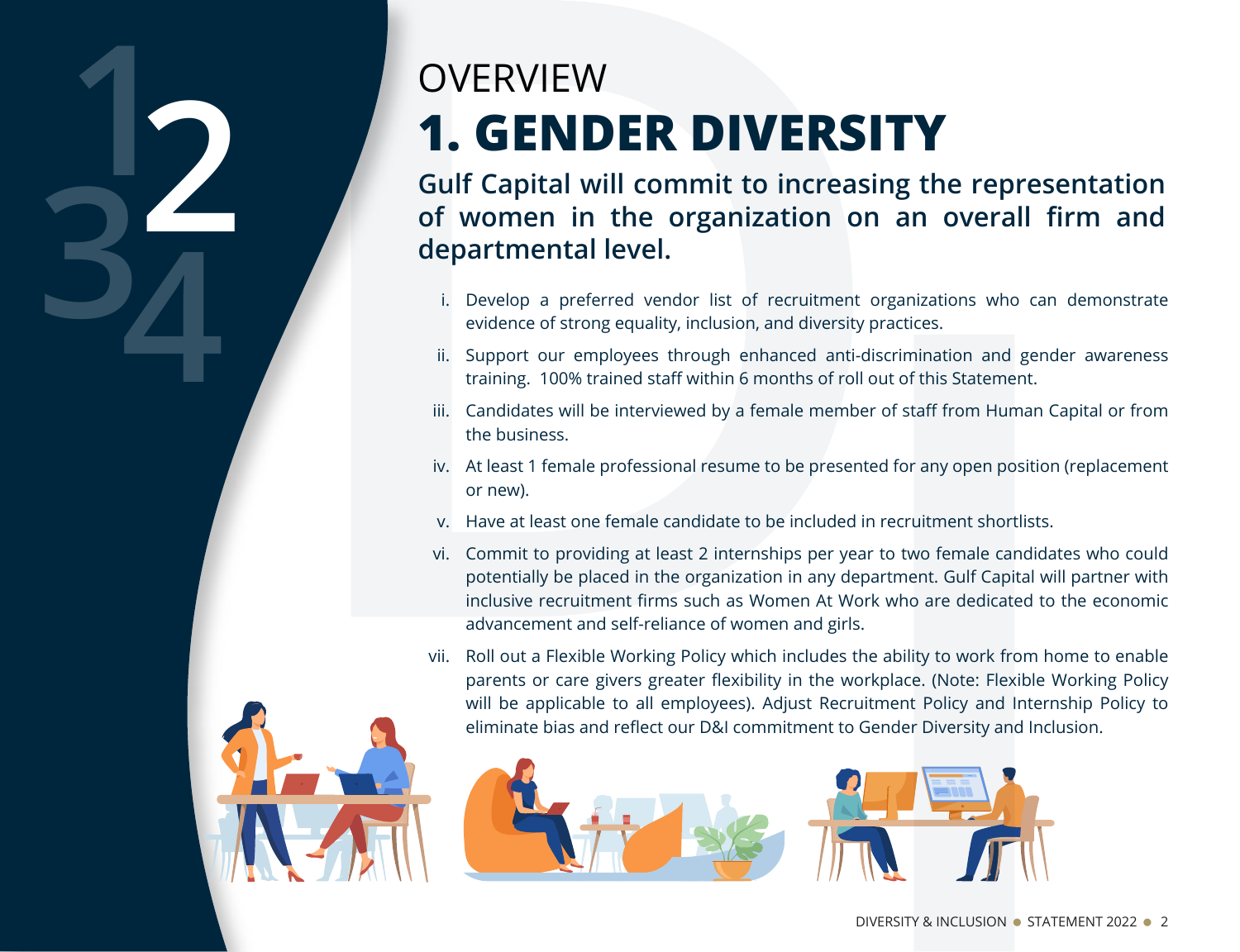## **2. ETHNIC DIVERSITY OVERVIEW**

**Gulf Capital celebrates the diverse ethno-cultural backgrounds of all our employees and has a zero tolerance of discrimination against race, ethnic origins, or nationality.** 

- i. Through our firm culture and values, we set the standard that everyone is treated with respect, in a fair and consistent manner, ensuring that all employees are given equal access to opportunities.
- ii. Develop a preferred vendor list of recruitment organizations who can demonstrate evidence of strong equality, inclusion, and diversity practices.
- iii. We support our employees to act inclusively by providing regular cultural and inclusive training to create greater awareness. 100% trained staff within 6 months of the rollout of this Statement.
- iv. Adjust Recruitment Policy to eliminate bias and reflect our D&I commitment to Ethnic Diversity.



**1234**